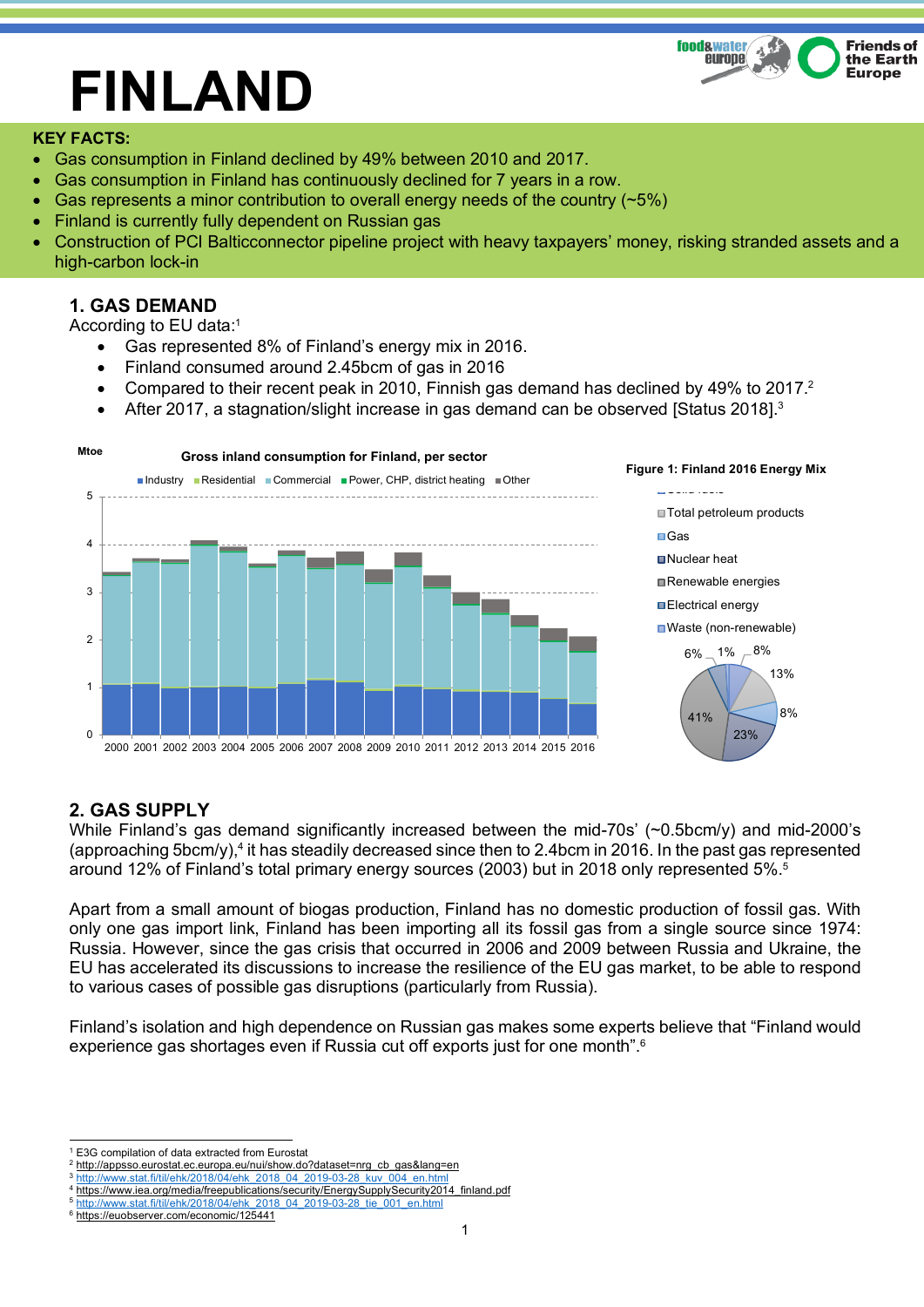### **3. GAS INFRASTRUCTURE**

In 2017, there were 24 local Finnish gas distribution network operators (80% of which are wholly or partly owned by municipalities) and one transmission system operator, Gasum Oy. All the gas distribution system operators and the consumption sites of gas are situated in the southern part of the country along the main transmission pipeline.7

In 2016, Finland's first off-grid LNG terminal started operating, and in 2018, constructions for a small-scale LNG



terminal in Hamina (in the south-coast of Figure 6. Map of natural gas network in Finland (source: Finnish Gas Association)

Finland) started.<sup>8</sup> Currently there are plans to build more small-scale LNG terminals to serve local industry and provide LNG for ships and trucks.<sup>9</sup>

Given that Finland has no domestic fossil gas production, Finnish gas demand is entirely met by imports from Russia supplied via a twin pipeline connection. A single importer, Gasum Oy, has agreed a contract to import Russian gas to Finland until the end of 2026. The maximum annual importing volume of the contract is 5.5bcm. The maximum annual import capacity of the pipeline is around 8.2bcm/y.<sup>10</sup>

In the context of the Baltic Energy Market Interconnection Plan (BEMIP) initiated by the European Commission in 2008 and of the construction of EU energy Projects of Common Interest, <sup>11</sup> Finland will soon access gas markets and storage facilities in the Baltic States with the construction of a big pipeline project with PCI status:



#### **The Balticconnector pipeline between Estonia and Finland**

Work has just started to build a bidirectional offshore pipeline **connecting Inkoo in Finland to Paldiski in Estonia**. <sup>12</sup> After years of discussions, the European Commission announced in August 2016 that it would allocate €187.5 million of public money for the construction of the pipeline (75% of total construction costs). With a yearly import capacity of around 2.5bcm, the project officially aims at "*ending the gas isolation of Finland and develop the Baltic regional gas market*".13 With constructions of the pipeline having started in 201814 the Balticconnector is projected to start operating by the end

of 2019.15

The project may create possibilities for gas storage in Latvia, as Finland's geological structure makes domestic storage very expensive to build.16

This project raises a number of important concerns however:

• The **project connects Finland to Estonia and Latvia: countries fully dependent on Russian gas**. While the project gives the Finnish gas market access to the Latvian Inčukalns underground gas storage and Klaipeda LNG terminal, it could be used by Estonia as a political justification to

 <sup>7</sup> https://www.ceer.eu/documents/104400/5988265/C17\_NR\_Finland-EN.pdf/b1048901-ce81-7586-4a9f-5f9fdb4ce5b8

https://www.lngworldnews.com/wartsila-breaks-ground-at-hamina-lng-facility/

https://www.ceer.eu/documents/104400/5988265/C17\_NR\_Finland-EN.pdf/b1048901-ce81-7586-4a9f-5f9fdb4ce5b8

<sup>&</sup>lt;sup>10</sup> https://www.iea.org/media/freepublications/security/EnergySupplySecurity2014\_finland.pdf

<sup>&</sup>lt;sup>11</sup> https://ec.europa.eu/energy/en/topics/infrastructure/projects-common-interest <sup>12</sup> https://ec.europa.eu/eipp/desktop/fr/projects/project-98.html

<sup>13</sup> https://ec.europa.eu/energy/en/news/energy-union-eu-invests-1875-million-euro-first-gas-pipeline-between-estonia-and-finland

<sup>14</sup> https://ec.europa.eu/inea/en/news-events/newsroom/construction-phase-balticconnector-pipeline-started

<sup>15</sup> https://ec.europa.eu/inea/en/news-events/newsroom/pipeline-installation-offshore-section-balticconnector-track

<sup>16</sup> https://www.iea.org/media/freepublications/security/EnergySupplySecurity2014\_finland.pdf